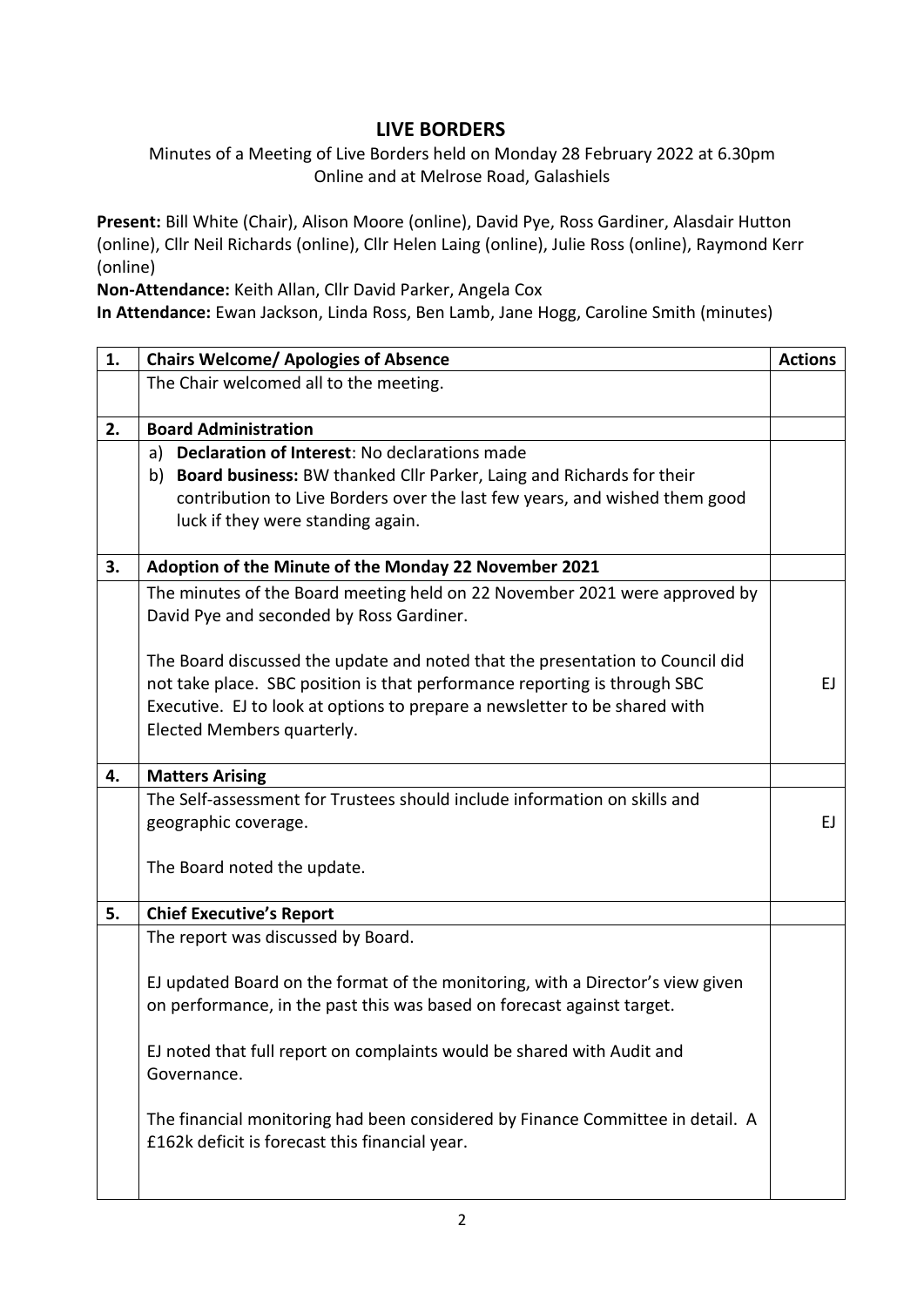|   | Board expressed their disappointment that CABN project was coming to an end<br>and asked CEO to consult with Creative Scotland re extended funding/ support<br>for the Sector. Core staff enable an element of support to the sector to<br>continue. Discussions are ongoing with the culture forum, sector and South of<br>Scotland Enterprise to ensure a continuation of support in addition to Live<br>Borders core resource. Board noted that SOSE was the most appropriate body to | EJ |
|---|------------------------------------------------------------------------------------------------------------------------------------------------------------------------------------------------------------------------------------------------------------------------------------------------------------------------------------------------------------------------------------------------------------------------------------------------------------------------------------------|----|
|   | progress with the economic/business support elements. Board asked that<br>discussions are held with Creative Scotland on potential funding/support to the<br>sector.                                                                                                                                                                                                                                                                                                                     |    |
|   | AM asked for an update after recent marketing/sales push and the effect this<br>had on membership. BL confirmed that early indicators have shown a positive<br>increase in One Club to 72% and Trifitness 86%, which was promising. Heading<br>into the quieter summer months the focus will move to retention.                                                                                                                                                                          |    |
|   | Board discussed the drop in Learn2 participation. With plans in place to increase<br>classes. EJ also advised that our staff are involved with Scottish Government as<br>part of consideration to bring school swimming back on to the curriculum.                                                                                                                                                                                                                                       |    |
|   | The cleanse of library data was noted.                                                                                                                                                                                                                                                                                                                                                                                                                                                   |    |
|   | Board discussed health referrals, with expectation that these would increase in<br>the and following the pandemic. Work continues with NHS to promote and<br>encourage. Many participants have underlying health conditions and customer<br>confidence is also a factor to consider.                                                                                                                                                                                                     |    |
|   | Board noted the report.                                                                                                                                                                                                                                                                                                                                                                                                                                                                  |    |
| 6 | 2022/23 Business Planning                                                                                                                                                                                                                                                                                                                                                                                                                                                                |    |
|   | The Board discussed the suite of planning papers for 2022/23, noting the focus<br>on one year as we recover from the pandemic, lead into a new five year strategy<br>and deal with the significant financial pressures.                                                                                                                                                                                                                                                                  |    |
|   | LR outlined the financial table 1, which shows the one year additional allocation<br>and how the saving proposals, discussed in detail at Finance Committee have<br>been impacted. EJ to write to SBC to outline where their support/partnership is<br>required to ensure we achieve a sustainable financial budget through the most<br>appropriate service redesign/property portfolio. This will include capital<br>requirement.                                                       | EJ |
|   | Board noted, page 37, KSI1A 2020/21 target was 1,427,941, as per page 42.<br>Targets reflect the disruption in service from the pandemic and the anticipated<br>position on recovery, where appropriate they align with the financial forecast<br>shared with Finance Committee. Targets for future years will be considered as<br>part of the 2023+ strategy work.                                                                                                                      |    |
|   | Board sought clarification on KSIs, particularly library membership and health<br>referrals.                                                                                                                                                                                                                                                                                                                                                                                             |    |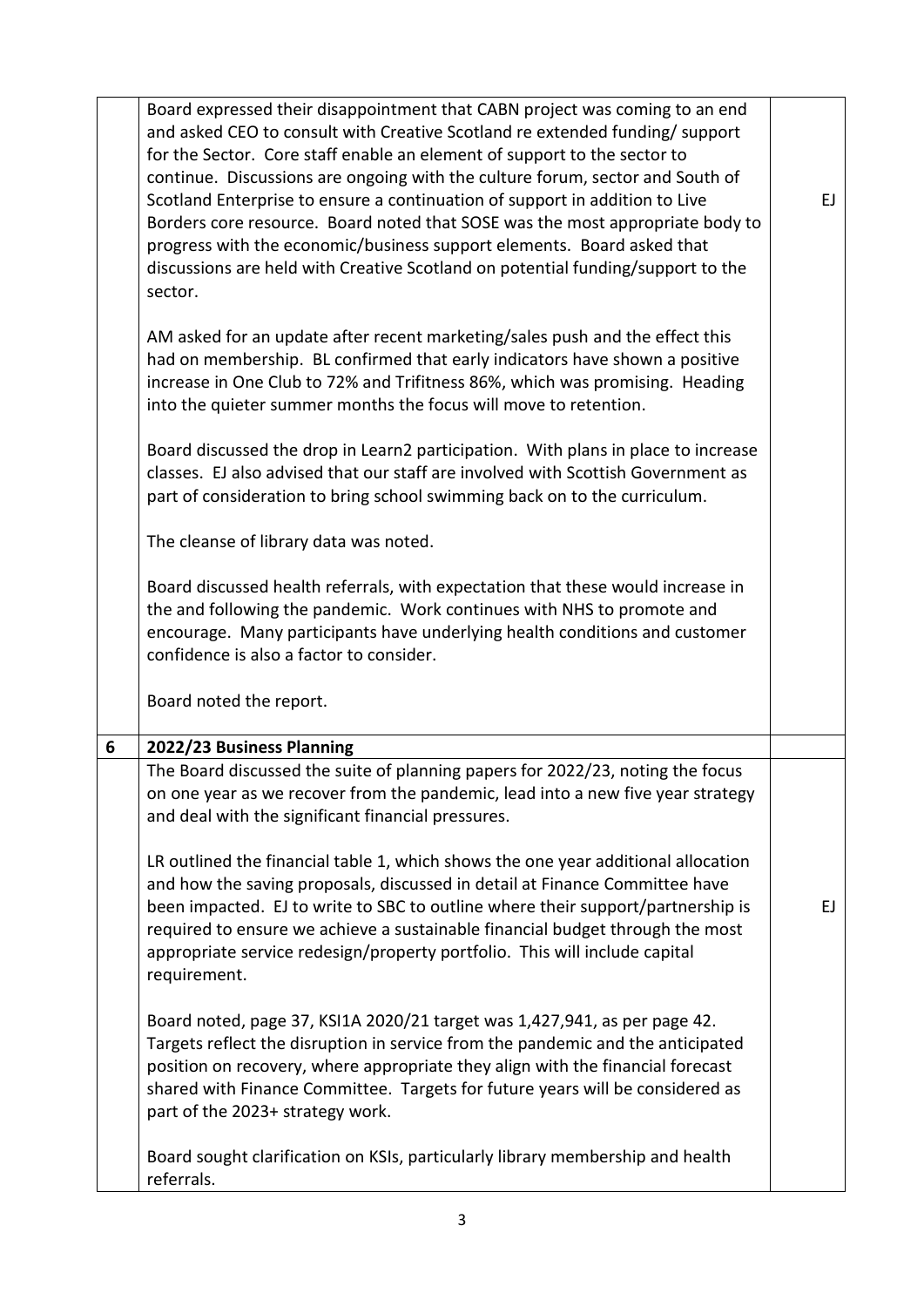|     | The Board discussed new business/services from SBC, EJ confirmed that the<br>recently transferred services have brought an income stream i.e. school estate.                                                                                                                                                                                                                    |    |
|-----|---------------------------------------------------------------------------------------------------------------------------------------------------------------------------------------------------------------------------------------------------------------------------------------------------------------------------------------------------------------------------------|----|
|     | The Board noted the annual business plan, appendix 1<br>a)<br>The Board approved the 2022/23 Key Strategic indicator targets, appendix 2<br>b)<br>The Board noted and supports the 2022/23 key actions, appendix 3<br>c)<br>The Board approved the 2022/23 revenue and capital budget, appendix 4<br>d)<br>BSLE 2022/23 Business Plan, appendix 5 was noted by the Board.<br>e) |    |
| 7.  | <b>BSLE: Trading Activity</b>                                                                                                                                                                                                                                                                                                                                                   |    |
|     | The Board discussed the update; and approve the transfer of The Great Tapestry<br>of Scotland café and retail to Borders Sport and Leisure Enterprise, noting that<br>these were non primary charitable activities.                                                                                                                                                             |    |
| 8.  | The Great Tapestry of Scotland: Monitoring                                                                                                                                                                                                                                                                                                                                      |    |
|     | The report was discussed by the Board. EJ clarified the Live Borders position as<br>operator while acknowledging the significant partner/community interest in the<br>Tapestry.                                                                                                                                                                                                 |    |
|     | Given that interest a separate performance report will be presented to Board.<br>This will allow the information to be shared with the Tapestry Advisory Board and<br>SBC elected members. EJ advised an update will be provided to Elected Members<br>on 8 March, using the information in the appendix.                                                                       |    |
|     | Board were asked to confirm if further information should be provided in the<br>report, or information removed. Board requested that<br>Fig. 3 and 4 (page 62) were removed as this retail and café are a<br>commercial element of the operation                                                                                                                                | EJ |
|     | Visitor numbers were shown against Jura business plan (including ticket<br>type split)                                                                                                                                                                                                                                                                                          |    |
|     | Visitor numbers are contextualised against other national and local<br>operators (evidencing, or not, that the trend is in line with industry<br>comparators particularly given the covid restrictions)                                                                                                                                                                         |    |
|     | Sufficient context is provided on an graphs to highlight the significance<br>$\bullet$                                                                                                                                                                                                                                                                                          |    |
|     | Board noted the update, asking that any recommendations for change/additional<br>information from SBC or TAB come through Live Borders Board.                                                                                                                                                                                                                                   |    |
| 9.  | <b>Health and Safety update</b>                                                                                                                                                                                                                                                                                                                                                 |    |
|     | The Board noted the report.                                                                                                                                                                                                                                                                                                                                                     |    |
| 10. | <b>Committee Papers</b>                                                                                                                                                                                                                                                                                                                                                         |    |
|     | The following meeting notes were approved:                                                                                                                                                                                                                                                                                                                                      |    |
|     | a) Audit and Governance Committee: 2 December 2021                                                                                                                                                                                                                                                                                                                              |    |
|     | b) Finance Committee: 13 December 2021, 21 January and 8 February 2022                                                                                                                                                                                                                                                                                                          |    |
|     | Capital expenditure at Eyemouth Leisure Centre and Jedburgh Jail approved.                                                                                                                                                                                                                                                                                                      |    |
|     | Notes from Member Trustee meeting: 31 January 2022<br>C)                                                                                                                                                                                                                                                                                                                        |    |

 $\mathbf{r}$